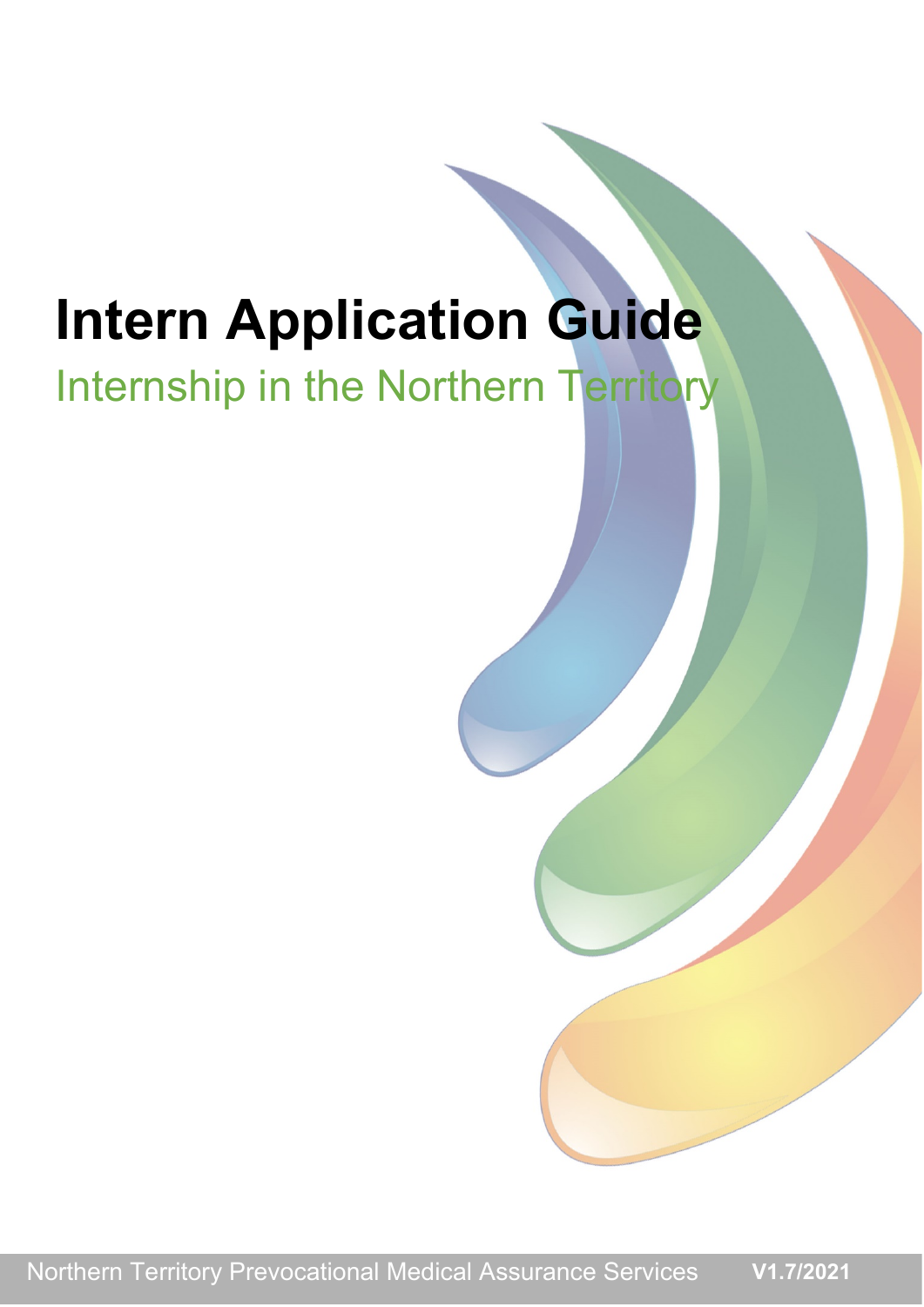# **Internship**

Internships in the Northern Territory provide successful applicants the opportunity to complete an internship compliant with the requirements of the Medical Board of Australia (MBA) "Granting general registration as a medical practitioner to Australian and New Zealand medical graduates on completion of intern training". This registration standard can be found on the MBA website [www.medicalboard.gov.au](http://www.medicalboard.gov.au/)

Internship is usually a period of one year supervised practice, where a graduate commencing as an Intern holds provisional registration and is employed in an accredited intern training position.

Successful completion of the internship leads to general registration. General registration indicates that the practitioner has the skills, knowledge and experience to work as a safe entry level medical practitioner able to practise within the limits of their training.

The Medical Board of Australia and NT health services require all interns to undertake and perform satisfactorily under supervision a minimum of:

- a term of at least eight weeks that provides experience in emergency medical care
- a term of at least 10 weeks that provides experience in medicine
- a term of at least 10 weeks that provides experience in surgery

• a range of other approved terms to make up 12 months (minimum of 47 weeks full-time equivalent service).

Interns are employed by a primary employing health service ensuring each trainee undertakes these essential rotations within their intern year. NT PMAS encourages interns to gain exposure in a range of health service settings both main training hospitals as well as rural and remote settings where available.

# Education and Assessment

Interns are formally assessed during each term. The assessment is an opportunity for interns to discuss their progress against agreed learning objectives with their Term Supervisor. These objectives will be outlined and discussed at the beginning of each rotation.

Education and training during the internship is delivered in various ways such as bedside teaching. Formal educational sessions are provided as mandatory protected sessions once a week and all interns are expected to attend.

Each primary employing health service has a Director of Clinical Training (DCT) and a Medical Education Officer (MEO). Both have an important role in supporting and enhancing the prevocational education program which includes the intern education and training program. The DCT and MEO offer assistance and advice on the processes of teaching, assessment and evaluation. They are the staff that will provide support for the personal welfare of interns and resident medical officers and provide advocacy where needed.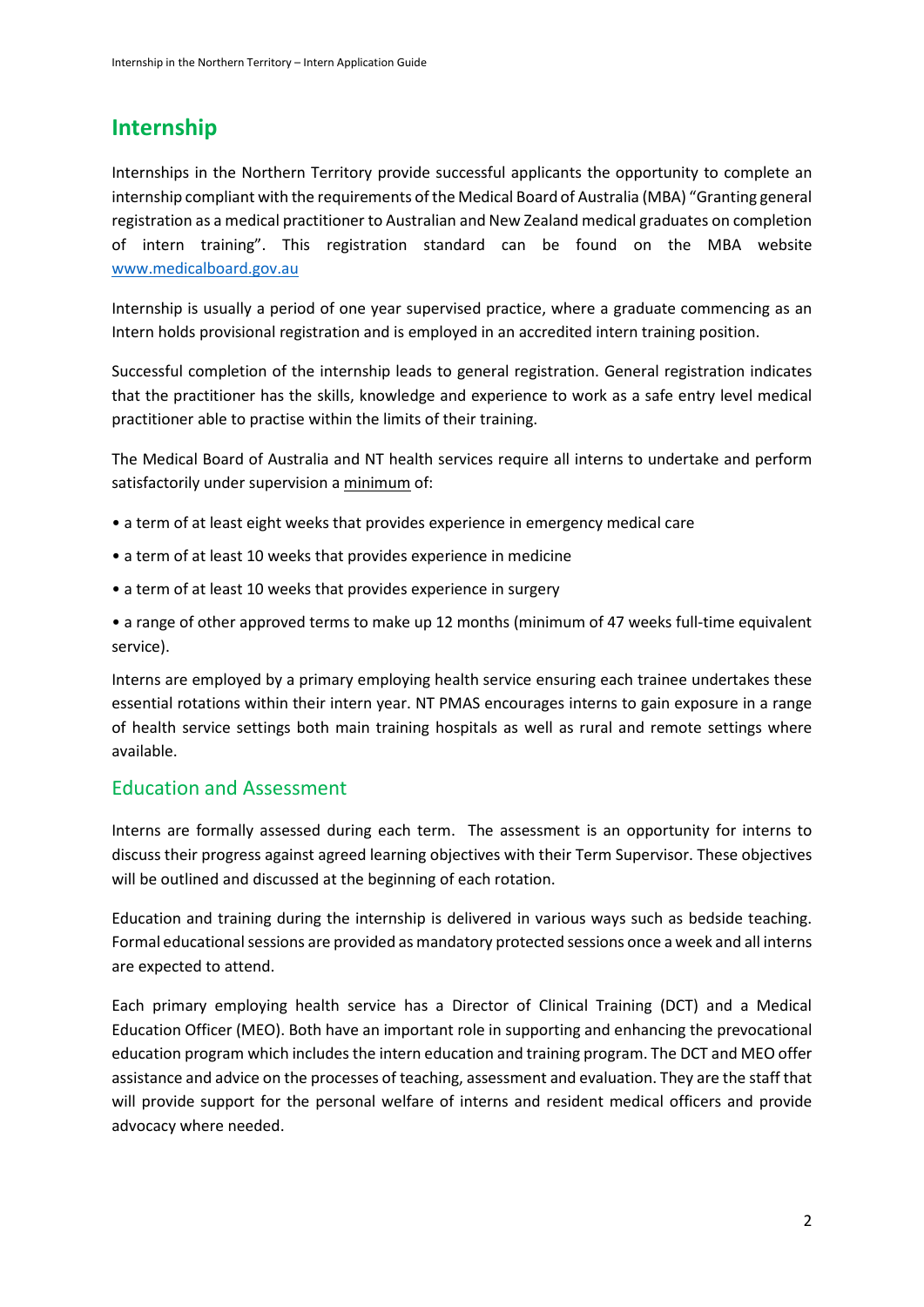# Certificate of Completion (Internship)

Upon satisfactory completion of internship the primary employing health service will complete a certificate of completion of an accredited internship for each intern. The completed certificate and any necessary supporting documentation will be submitted to the NT Board of the Medical Board of Australia (NTBMBA). This certificate is necessary for the MBA to consider granting general (unconditional) registration. Further details on the requirements of general registration can be obtained from the MBA website [www.medicalboard.gov.au](http://www.medicalboard.gov.au/)

# Eligibility for Internship

To be eligible to apply for an internship in the NT, applicants must:

- Be a graduate of an Accredited Australian Medical School in Australia or New Zealand
- Meet the Medical Board of Australia's English Language Skills registration standard
- Have never been registered or practiced as a health practitioner or previously commenced an internship in Australia or overseas.
- Be an Australian or New Zealand citizen, be an Australian Permanent Resident or valid temporary Australian resident, or be a holder of an unrestricted work visa that enables them to work in Australia for the duration of their prevocational training

Australian and New Zealand applicants who have completed their medical degree from outside Australia (at an AMC accredited Medical School) will be considered as an International medical applicant.

Internship placements are limited and priority is given to graduates of the NT medical school, graduates who are Australian citizens, graduates who are Australian permanent residents and New Zealand citizens.

# What is an Intern Placement Number (IPN)?

The Intern Placement Number is a unique nine digit number which has been generated by the Australian Health Practitioner Regulation Agency (AHPRA) and has been provided to medical schools for distribution to all final year medical students. If you do not have an Intern Placement Number issued or you have misplaced it you must contact your medical school to have the number issued or reissued. Do not contact AHPRA.

Note: The Intern Placement Number is not your University Student Identification Number.

**An IPN is compulsory** for all applications for Internships in all states and territories. Applicants must have their IPN ready prior to commencing their application.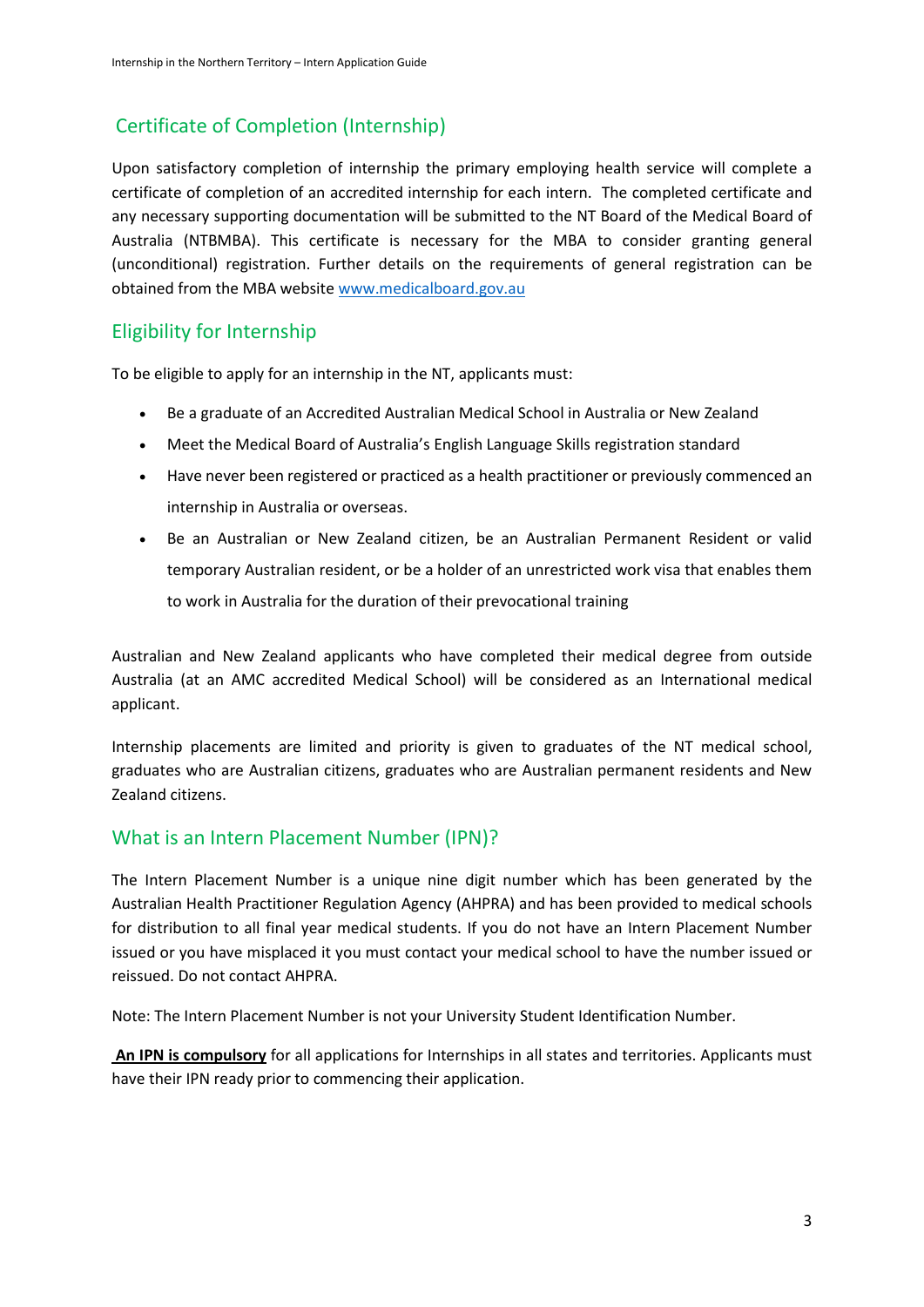# Mandatory Application Information

As part of the national alignment of intern application systems, jurisdictions have agreed on a minimum data set which will be **compulsory** for all applications. This data includes the following:

| First and Last name                                                                                                                                                                                                                                                                                                 | ٠         | Name of Medical School/University that<br>has/will award degree (including Campus)                                                                                                                                                                                     |
|---------------------------------------------------------------------------------------------------------------------------------------------------------------------------------------------------------------------------------------------------------------------------------------------------------------------|-----------|------------------------------------------------------------------------------------------------------------------------------------------------------------------------------------------------------------------------------------------------------------------------|
| Citizenship/Residency status                                                                                                                                                                                                                                                                                        | $\bullet$ | Medical School/University graduation year                                                                                                                                                                                                                              |
| Medical Intern Placement Number (IPN)                                                                                                                                                                                                                                                                               | $\bullet$ | Medical School/University student<br>identification number                                                                                                                                                                                                             |
| Email address                                                                                                                                                                                                                                                                                                       | ٠         | Current/most recent visa for non-Australian<br>citizens                                                                                                                                                                                                                |
| Contact Phone number                                                                                                                                                                                                                                                                                                | ٠         | Academic Transcript or University supplied<br>graduate list                                                                                                                                                                                                            |
| Home/Postal address                                                                                                                                                                                                                                                                                                 | $\bullet$ | Curriculum Vitae or Resume declared<br>true<br>and correct & signed and dated                                                                                                                                                                                          |
| Passport – if not available, Birth or<br>Citizenship Certificate                                                                                                                                                                                                                                                    |           | Last Secondary schooling location                                                                                                                                                                                                                                      |
| Three Referees who will be able to<br>provide a workplace assessment in a<br>manner<br>to<br>timely<br>support<br>vour<br>application if required. Referees must be<br>registered medical practitioners<br>on.<br><b>AHPRA's</b><br>specialist register<br>and<br>contactable in the next three $-$ four<br>months. |           | English Language Skills Test Certificate/s or<br>accepted evidence<br>(see<br>other<br>English<br>language skills registration standard) - for<br>who<br>have<br>not<br>applicants<br>completed<br>secondary schooling within one of the MBA<br>'recognised countries' |

# Primary Employing Health Service

Primary Health Services offer internships in the Northern Territory. Each health service has designated placement hospitals where rotation terms may be undertaken to fulfil training requirements. The table below shows placement hospitals associated with each of the primary employing health services. In your application you will be required to select the health service you wish to apply to. If you are not already familiar with the primary employing locations you are encouraged to research.

| <b>Primary Employing Health Service</b> | <b>Placement Hospital</b>                                                                                                                                                        |
|-----------------------------------------|----------------------------------------------------------------------------------------------------------------------------------------------------------------------------------|
| Top End Health Service (TEHS)           | Royal Darwin Hospital (Primary)<br>Palmerston Regional Hospital<br>٠<br>Gove District Hospital (Offsite Term)<br>٠<br>Katherine District Hospital (Offsite<br>$\bullet$<br>Term) |
| Central Australia Health Service (CAHS) | Alice Springs Hospital (Primary)<br>Tennant Creek Hospital (Offsite Term)                                                                                                        |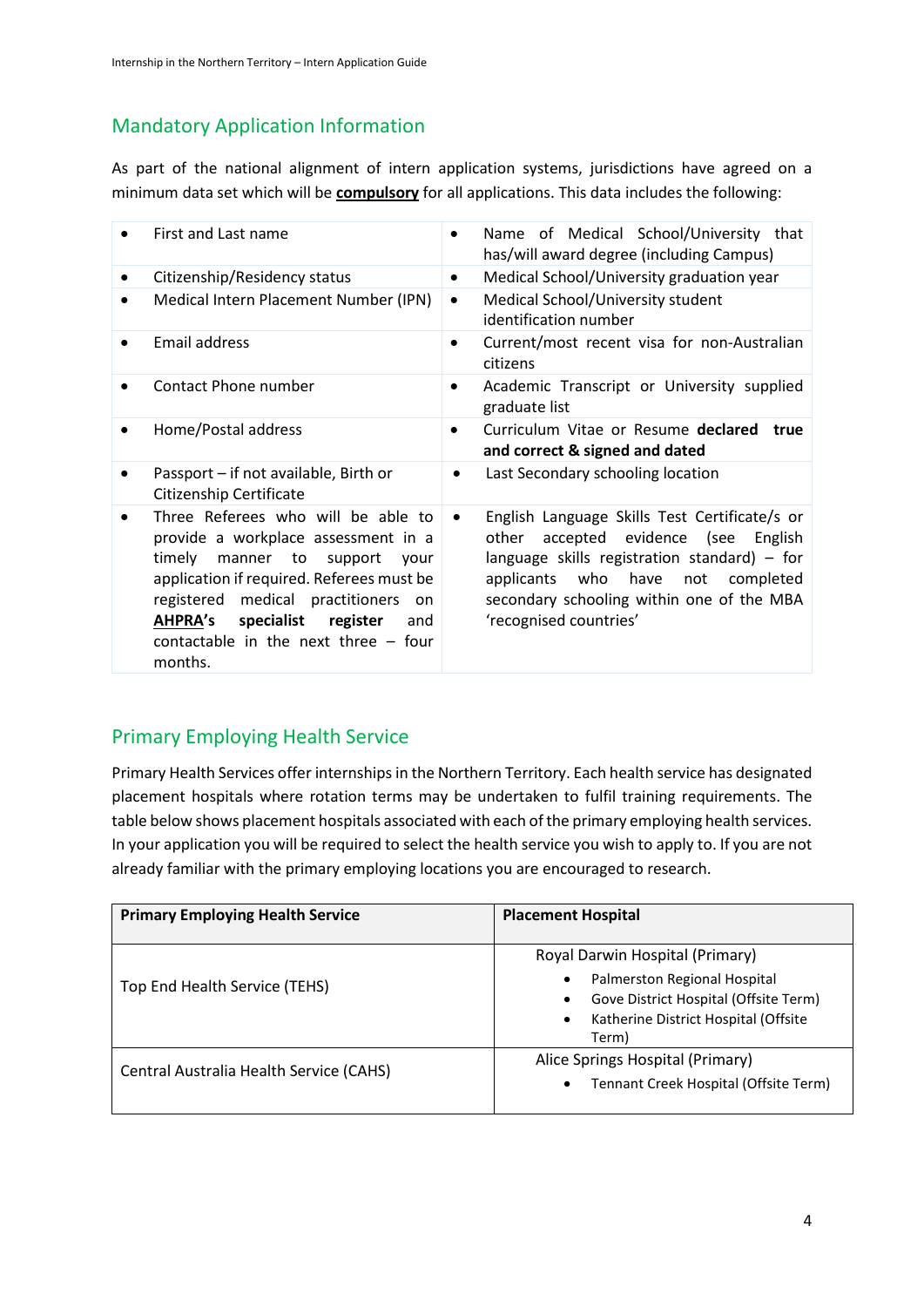# Link to Application Form

#### NT Careers in Government – Employment Opportunities Online

#### <https://jobs.nt.gov.au/Home/Search>

In the *Search Parameters* type in the keyword 'Intern' to search for the Intern vacancies. Then select the *Search* button in the bottom right corner of the page. If the Intern vacancy isstill open the vacancy title will be displayed in the *Search Results*. Click on the vacancy title which will then take you to a page where you will have to register into the Employment Opportunities Online system prior to accessing and completing the application form. The information in these employment registration pages is only used for employment statistical information for the Northern Territory Government.

# Application Questions

Applications are ranked based on merit in accordance with standard public sector recruitment processes.

# Personal Questions

Personal details must be provided and include – AHPRA Medical Intern Placement Number (MIPN), full name, residential and postal address, education, details of three professional referees who are registered on AHPRA's specialist register and able to provide a workplace assessment in a timely manner to support your application if required, your medical school student identification number, citizenship/residency status, if you are NT bonded graduate, if you have an NT scholarship, or if you identify as an Aboriginal or Torres Strait islander (ATSI).

Personal information asked for when you register to make the application is collected by the NT Government Public Service for statistical purposes only. These are not used in assessing your application or viewable by Primary Employing health services.

# Curriculum Vitae (CV)/Resume

All applicants are required to attach their curriculum vitae (CV) which should not exceed 2 A4 pages (2 single sided pages or 1 double sided page) and must include the following where applicable –

- Personal Information
- Qualifications Obtained
- Bridging Programs / Qualifying Examinations (Include dates, facility, city, state and results)
- Clinical / Procedural Skills (Please note whether competent and /or observed)
- Gaps in Work / Practice History *Please provide an explanation of any period since obtaining your qualifications where you have not practised and reasons (e.g. undertaking study, travel, family commitment)*
- Registration History

**You must declare on your CV that the 'The Curriculum Vitae is true and correct as at (insert date)'. This declaration must be signed and dated.**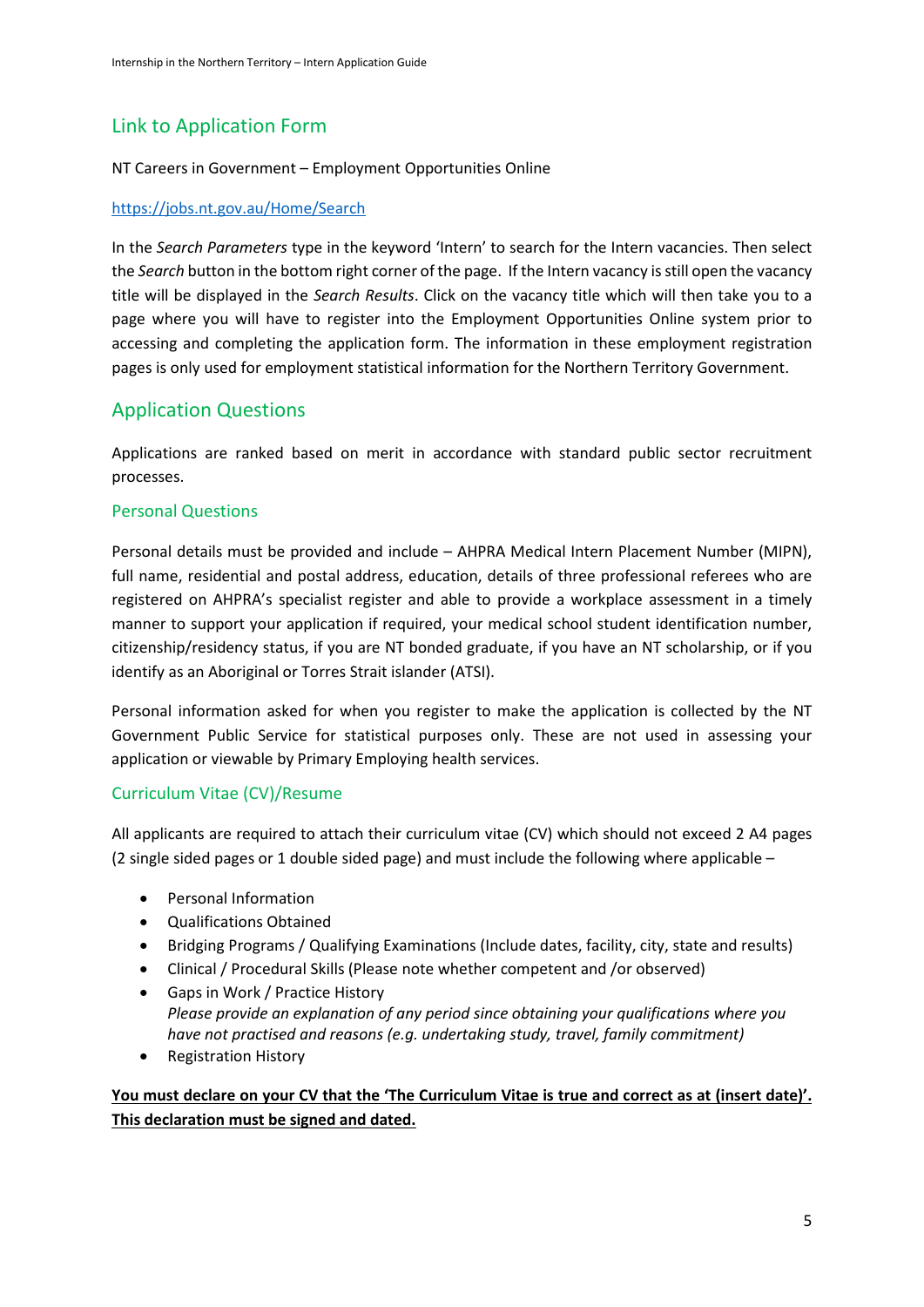Where appropriate, attach certified copies of any results or performance reports from courses of study undertaken, skills assessment, observership that have been stated in the CV. These can be attached/uploaded as supporting documents.

# Statement against Selection Criteria

The selection criteria are the skills, qualifications and experience considered necessary to successfully perform the duties of an intern. The internship application process requires applicants to address three criteria (maximum of 1000 characters each question). If you would like to write more you will need to attach a separate document under 'supporting documents'. Please indicate if you have done this on the application page against the 'Statement against Selection Criteria'. e.g. "*please see supporting documents for my statements – titled 'Statement against Selection Criteria"*

# Supporting Documentation

The following documents must be attached or completed where applicable via the online application [unless specified, these documents do not need to be certified copies]:

- 1. Academic transcript of your medical degree (up until the date of application)
- 2. Verification if you have identified as Aboriginal or Torres Strait Islander (ATSI) (*The applicant will be required to provide a document "signed under seal" (Statutory Declaration) by an Aboriginal or Torres Strait Islander organisation in the community from which the applicant originates or is recognised, confirming that the applicant is recognised by the community in which he/she is from, at or before the application process)*
- 3. Verification if you are a NT Scholarship holder provide last NT Scholarship receipt
- 4. If you have not completed secondary schooling within one of the MBA 'recognised countries' you will need to provide an English Language Skills Test Certificate/s or other accepted evidence (see MBA English language skills registration standard) e.g. IELTS, OET, PELT
- 5. Evidence of citizenship/residency status e.g. scanned image of passport, birth certificate or citizenship certificate
- 6. Responses to the Statement against Selection Criteria within the online application
- **7.** Curriculum Vitae/Resume **(two pages only - You must declare on your CV that the '***The Curriculum Vitae is true and correct as at (insert date)'***. This declaration must be signed and dated)**
- 8. Scanned image of current/most recent visa (if applicable e.g. international graduates of Australian Medical Council accredited medical schools)
- 9. Verification of NT Residency status through a Certified Statutory declaration (this is not required for NT Bonded graduates)

Accepted formats of documents to upload are .doc, .docx, .pdf, .jpeg, .xlsx and .xls**. Please Note:** .pages, zipped files and other formats are not accepted

# Submitting your application

All applications must be submitted by the close of the application period, **no later than midnight CST on the nominated national close date (see website for current year close date). Late applications will not be accepted.**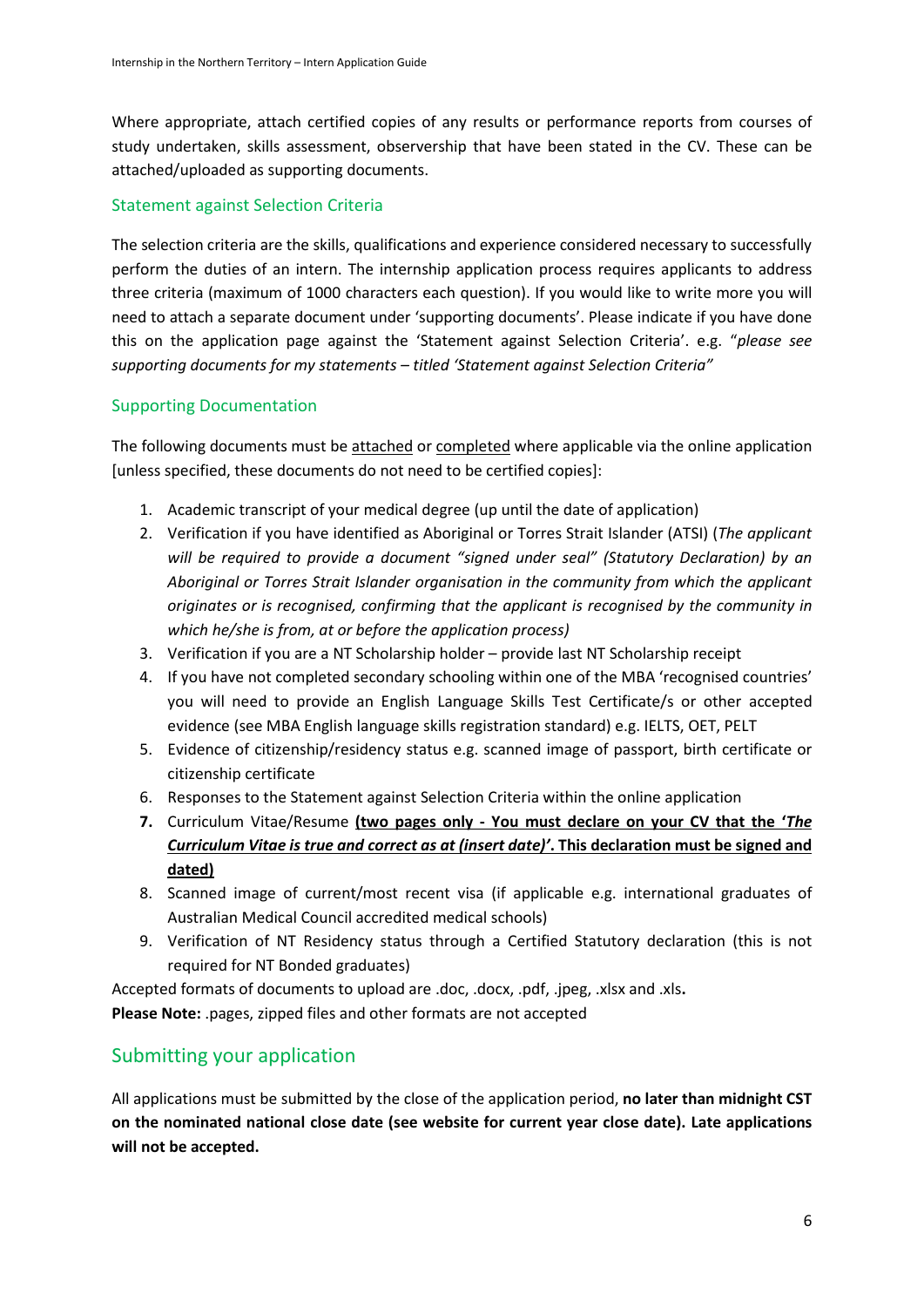#### **Saved applications are not automatically submitted**

Once your application is successfully lodged, you will receive an automatically generated response advising that the application has been successfully submitted. This should also be reflected in your profile.

Once applications are submitted, they are able to be edited until the closing date and time. This is contingent upon any changes being made **before** the deadline and **saved** when made. You do not need to withdraw the application to edit it.

#### **DO NOT WITHDRAW YOUR APPLICATION UNLESS YOU DO NOT WANT A NT INTERNSHIP**

It is your responsibility to confirm your application has been submitted. You can confirm your application's status in the '*Candidate Home* 'tab of your profile page. Direct link for Candidate Home page after you have completed and submitted your application and choose to make any changes or withdraw i[s http://jobs.nt.gov.au/Account/login?ReturnUrl=%2fHome%2fCandidateHome](http://jobs.nt.gov.au/Account/login?ReturnUrl=%2fHome%2fCandidateHome)

If an application is **withdrawn** this will also be displayed on the '*Candidate Home'* tab/page.

# Helpful Hints

- Scan and save your necessary attachments as soon as possible to allow time to ensure your files meet file size and format requirements.
- Start your application early to allow time to deal with any issues that may arise.
- Submit your application well in advance of the closing date and time if you can.
- Remember to regularly save work.
- An active, reliable email account is essential as **ALL** correspondence will be via email.
- For any problems experienced accessing the online application system or your account, please contact Recruitment Services on 1300 659 247. (this is only for assistance in accessing the computer system you are applying through, not for any assistance regarding the application content or enquiries about the vacancy you are applying for. Those enquiries will need to be directed to email address [InternsNT.DoH@nt.gov.au](mailto:InternsNT.DoH@nt.gov.au) or via (08) 89 992832.
- Some questions are mandatory and must be answered in order to proceed through the application. Error messages will highlight any mandatory questions that need to be answered if you haven't prior to moving to a new page in the application and prior to you submitting your application.
- To go back a page/s in the application, click on the tab at the top of the application page that you want to go back to. DO NOT USE the internet browser back button as information may be lost.
- This system does not give you the capacity to print the application for your records however you can always check on the 'Candidate Home' page to check that it has been submitted and received.

IMPORTANT: To exit the application at any stage, save and exit. All information will be saved to this point.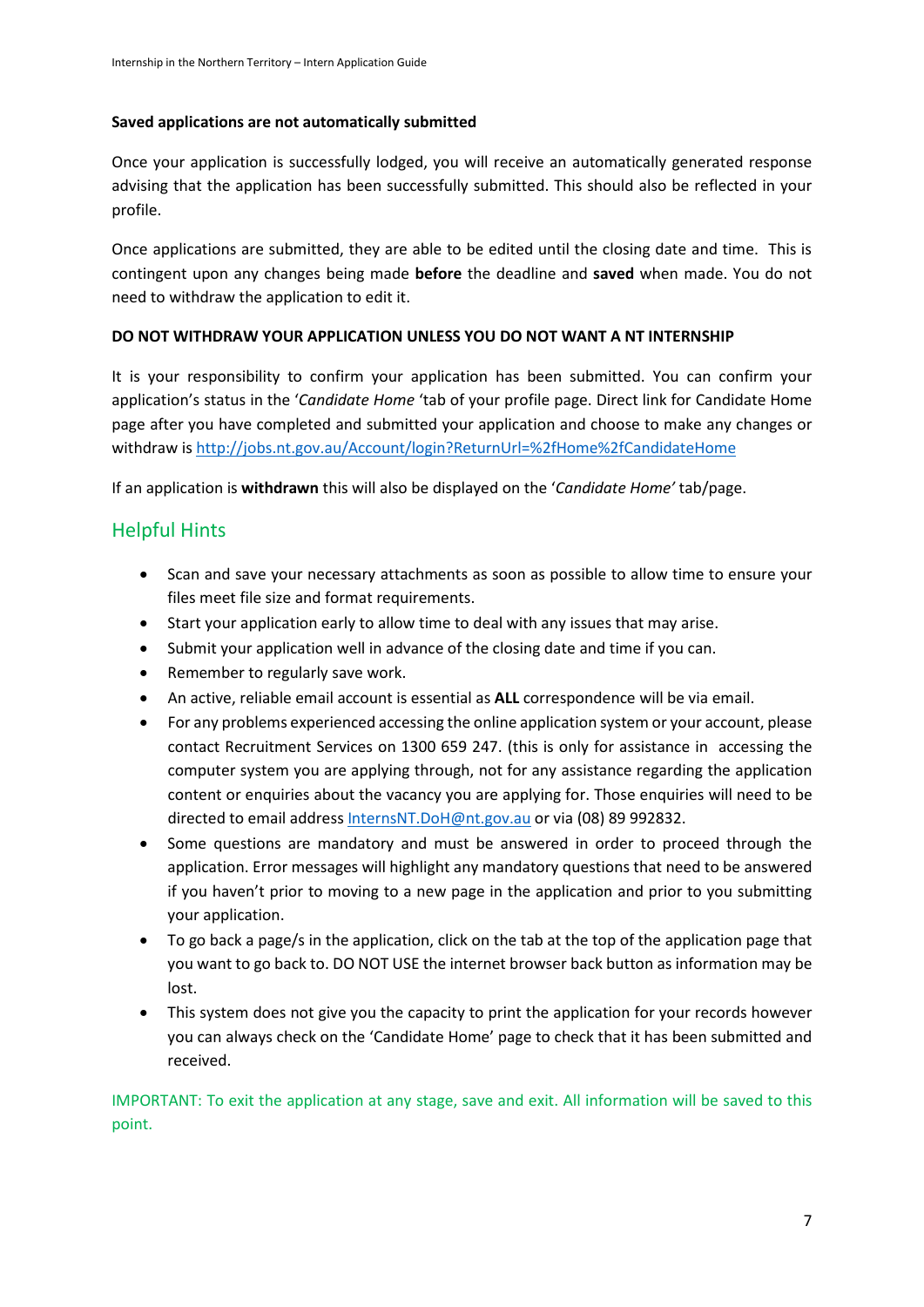# Frequently Asked Questions

# Can I defer my Internship Offer?

As the offer is for a contract of employment, intern positions cannot be deferred. If you wish to commence internship two years or more after graduating from medical school, it is advisable to seek advice from the Medical Board of Australia. The general registration standard from the Medical Board of Australia requires internships to be completed in no more than three years.

#### Can I apply for a mid-year Internship?

All internships offered in the NT are for 12 months. Internships commence and finish in January of each year.

#### Do I have to submit an *official* Academic Transcript?

An unofficial copy of your Academic Transcript (up until the date of application) is acceptable.

#### Who can I nominate as my referees?

You will be required to nominate three referees who will be able to provide a workplace assessment in a timely manner to support your application if required. Referees must be registered medical practitioners on **AHPRA's specialist register** and contactable in the next three – four months.

Please note that referees are not always contacted by the health services prior to making offers.

#### Do I have to sign my Curriculum Vitae/Resume?

You **must** declare on your CV that the 'The Curriculum Vitae is true and correct as at (insert date)'. This declaration must be signed and dated.

#### Do I have to have my supporting documents certified?

When attaching results or performance reports from courses of study undertaken or skills assessment these should be certified copies. Statutory Declarations also need to be witnessed by any person who is at least 18 (eighteen) years of age.

All other supporting documents are **not** required to be certified.

#### What if I have been unable to sit an English language test due to COVID-19 restrictions?

If you are required to sit an English language test and have been unable to due to COVID-19 restrictions you must upload a short statement as part of your application advising of this and also stating when you expect to sit a test. You can upload your results up until the application closing date. If your results are received after this time you can email them to [InternsNT.DoH@nt.gov.au.](mailto:InternsNT.DoH@nt.gov.au)

#### Who can I contact for assistance?

You can email any queries to [InternsNT.DoH@nt.gov.au](mailto:InternsNT.DoH@nt.gov.au) or phone the PMAS office on (08) 89 992832. When calling NT PMAS for help please use the name used on your application (rather than a